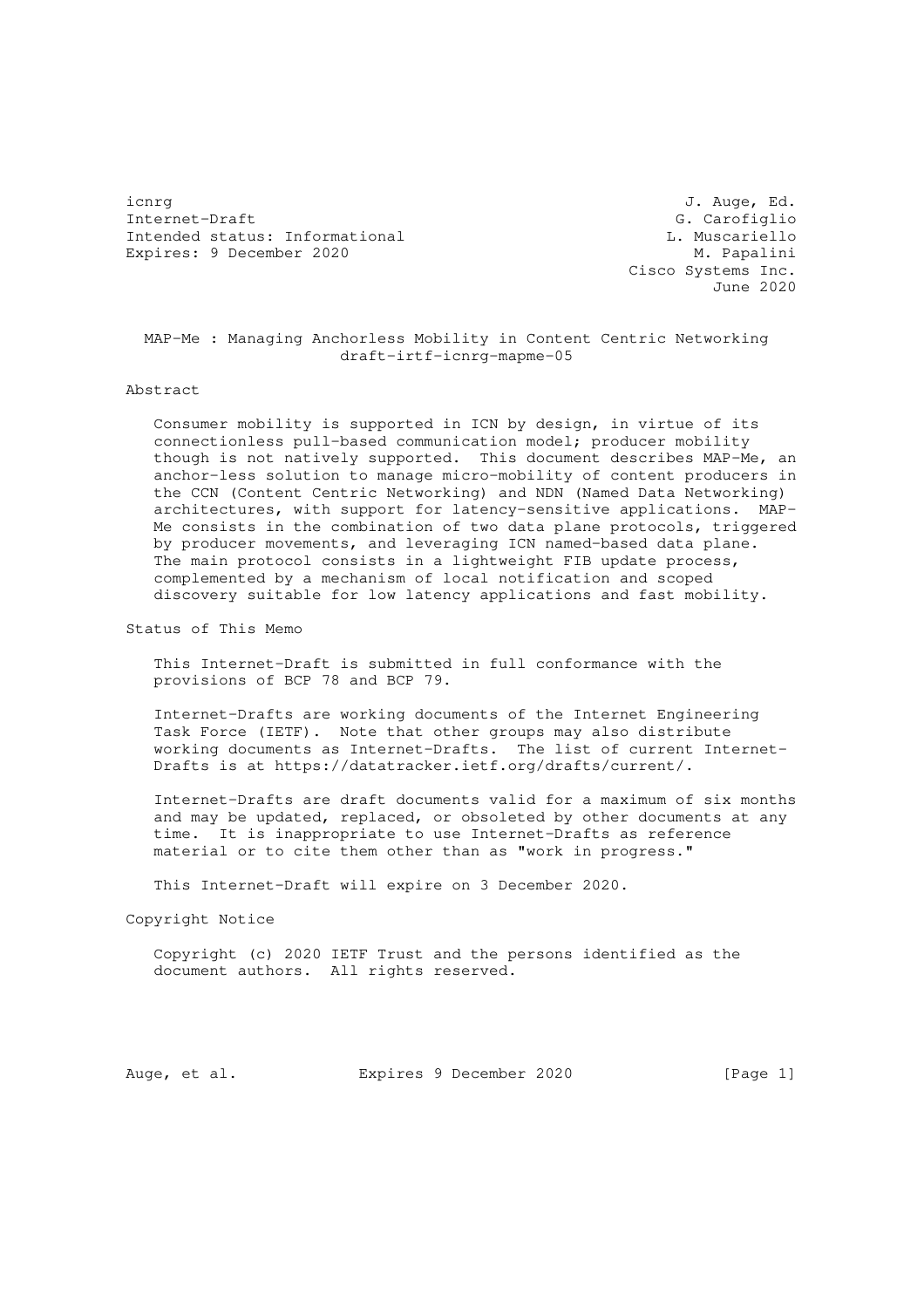This document is subject to BCP 78 and the IETF Trust's Legal Provisions Relating to IETF Documents (https://trustee.ietf.org/ license-info) in effect on the date of publication of this document. Please review these documents carefully, as they describe your rights and restrictions with respect to this document. Code Components extracted from this document must include Simplified BSD License text as described in Section 4.e of the Trust Legal Provisions and are provided without warranty as described in the Simplified BSD License.

# Table of Contents

| 1.<br>Introduction $\ldots \ldots \ldots \ldots \ldots \ldots \ldots \ldots$   | 3              |
|--------------------------------------------------------------------------------|----------------|
| 2.                                                                             | $\overline{4}$ |
| Anchor-less mobility management<br>2.1.                                        | $\overline{4}$ |
| 2.2.                                                                           | $\overline{4}$ |
| 2.3.                                                                           | 5              |
|                                                                                | 6              |
| 3.1.                                                                           | 6              |
|                                                                                | 6              |
| 3.3.                                                                           | 10             |
| 4. Notification protocol and scoped discovery                                  | 12             |
| Interest Notification<br>4.1.                                                  | 12             |
|                                                                                | 13             |
|                                                                                | 13             |
| Implementation $\ldots \ldots \ldots \ldots \ldots \ldots \ldots \ldots$<br>5. | 13             |
|                                                                                | 13             |
| 5.2. Data structures and temporary state                                       | 14             |
| 5.3. Algorithm description                                                     | 14             |
| Producer attachment and face creation<br>5.3.1.                                | 15             |
| 5.3.2.                                                                         | 15             |
| IU/IN transmission at producer                                                 | 15             |
| 5.3.3. IU/IN transmission at network routers                                   |                |
| 5.3.4. Reliable transmission                                                   | 16             |
| 5.3.5. Consumer request forwarding in case of producer                         |                |
|                                                                                | 17             |
| 5.3.6. Producer departure and face destruction                                 | 18             |
| 6.                                                                             | 18             |
| 7.                                                                             | 18             |
| 8.                                                                             | 18             |
| 9.<br>References                                                               | 18             |
| 9.1. Normative References                                                      | 18             |
| Informative References<br>9.2.                                                 | 18             |
|                                                                                | 20             |

Auge, et al. Expires 9 December 2020 [Page 2]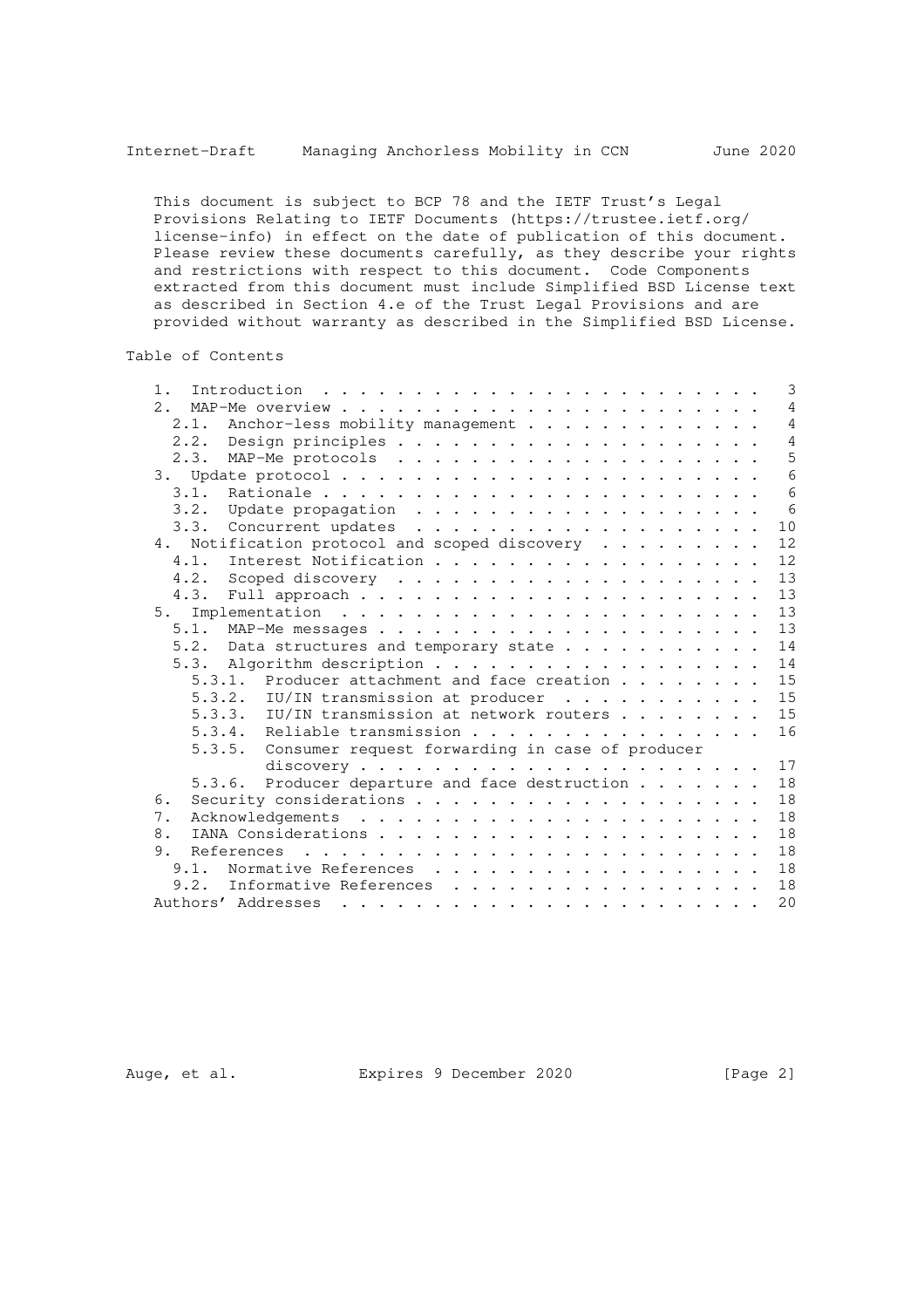Internet-Draft Managing Anchorless Mobility in CCN June 2020

# 1. Introduction

 With the phenomenal spread of portable user devices, mobility has become a basic requirement for almost any communication network as well as a compelling feature to integrate in the next generation networks (5G). The need for a mobility-management paradigm to apply within IP networks has striven a lot of efforts in research and standardization bodies (IETF, 3GPP among others), all resulting in a complex access-dependent set of mechanisms implemented via a dedicated control infrastructure. The complexity and lack of flexibility of such approaches (e.g. Mobile IP) calls for a radically new solution dismantling traditional assumptions like tunneling and anchoring of all mobile communications into the network core. This is particularly important with the increase in rates and mobile nodes (IoT), a vast amount of which never moves.

 The Information Centric Network (ICN) paradigm brings native support for mobility, security, and storage within the network architecture, hence emerging as a promising 5G technology candidate. Specifically on mobility management, ICN has the potential to relieve limitations of the existing approaches by leveraging its primary feature, the redefinition of packet forwarding based on "names" rather than "network addresses". Removing the dependence on location identifiers is a first step in the direction of removing the need for any anchoring of communications into fixed network nodes, which may considerably simplify and improve mobility management. Within the ICN paradigm, several architectures have been proposed, as reported in [SURVEY12] and [SURVEY14].

 As a direct result of CCN/NDN design principles, consumer mobility is natively supported: a change in physical location for the consumer does not translate into a change in the data plane like for IP. The retransmission of requests for data not yet received by the consumer takes place without involving any signaling to the network. Producer mobility and realtime group communications present more challenges, depending on the frequency of movements, latency requirements, and content lifetime. The topology does not reflect the naming structure, and the mobility management process has to preserve key functionalities such as multipath, caching, etc. In all cases, beyond providing connectivity guarantees, additional transport-level mechanisms might be required to protect the flow performance (see [WLDR] for instance).

 MAP-Me aims at tackling such problems by exploiting key CCN/NDN characteristics. Previous attempts have been made in CCN/NDN (and ICN in general) literature to go beyond the traditional IP approaches, by using the existing CCN/NDN request/data packet structures to trace producer movements and to dynamically build a

Auge, et al. Expires 9 December 2020 [Page 3]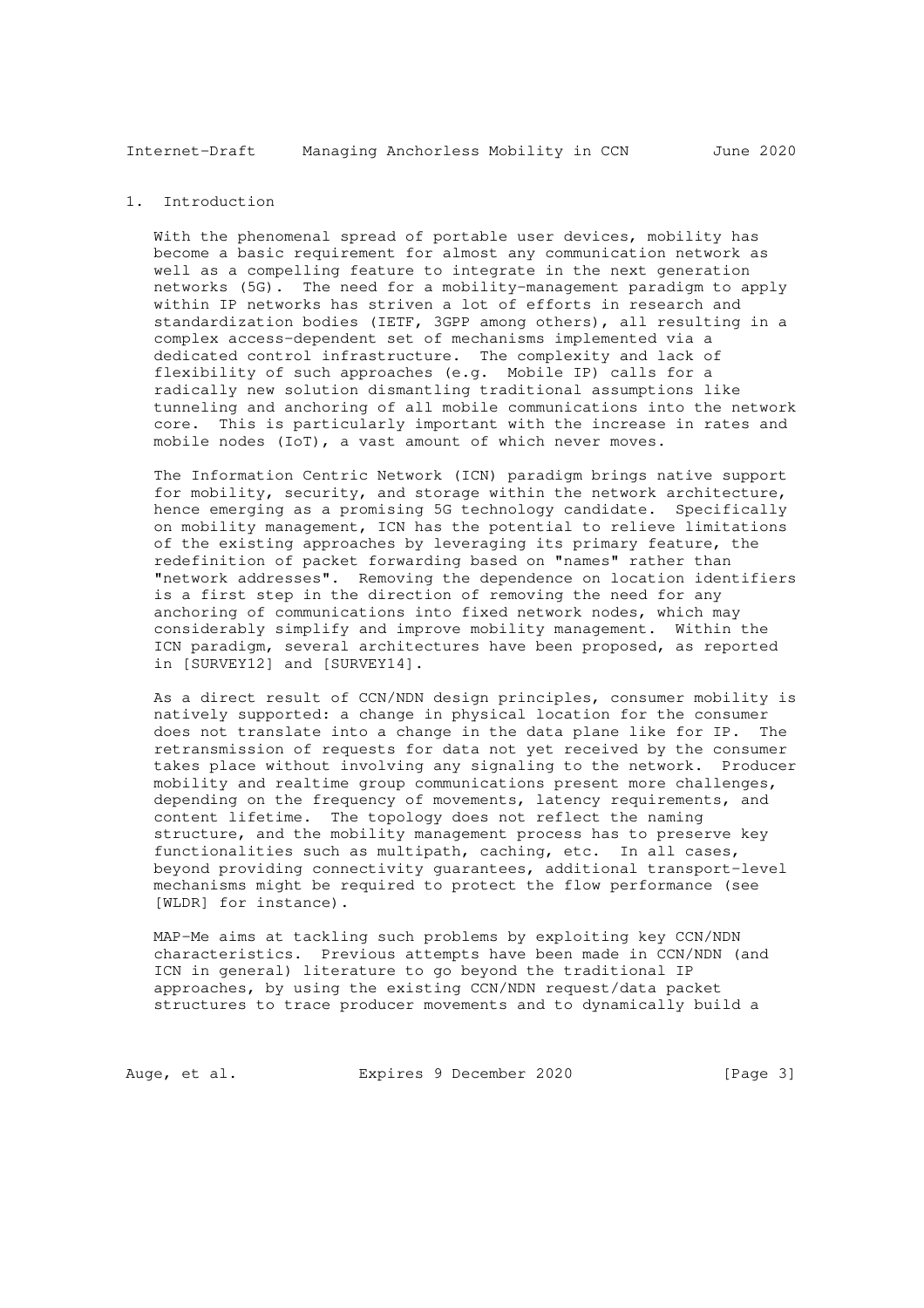reverse-forwarding path (see [SURVEY16b] for a survey). They still rely on a stable home address to inform about producer movements or on buffering of incoming requests at the producer's previous point of attachment (PoA), which prevents support for latency-sensitive streaming applications. The approach presented in this document makes a particular focus on this class of applications (e.g. live streaming or videoconferencing) as they have the most stringent performance requirements: negligible per-packet loss-rate and delays. In addition, they typically originate from a single producer and don't allow for the use of caching.

 MAP-Me defines a name-based mechanism operating in the forwarding plane and completely removing any anchoring, while aiming at latency minimization. Its performance and guarantees of correctness, stability and bounded stretch are analyzed in [MAPME].

## 2. MAP-Me overview

## 2.1. Anchor-less mobility management

 Many efforts have been made to define mobility-management models for IP networks in the last two decades, resulting in a variety of complex, often not implemented, proposals. A survey of these approaches is proposed in [RFC6301]. Likewise, within ICN, different approaches to mobility management have been presented [SURVEY13]. Specifically for the CCN/NDN solutions, several surveys of mobility management approaches can be found [SURVEY16a] [SURVEY16b].

 We follow here the classification presented in [MAPME] which highlights their reliance on indirection/rendez-vous points. In particular, a new class of anchor-less approaches is introduced, in which the present proposal fits. Such solutions are less common and have been introduced in ICN to remove the need for anchor points in the data plane, but also in the control plane in the form of resolution or mapping services. These solutions completely remove the use of locators and extend the ICN forwarding mechanisms with mobility support.

## 2.2. Design principles

- \* \*Micro-Mobility\* : MAP-Me addresses micro (e.g. intra Autonomous Systems) producer mobility. Addressing macro-mobility is a non goal of the proposal. We are focusing here on complementary mechanisms able to provide a fast and lightweight handover, preserving the performance of flows in progress.
	- \*Control Plane Agnostic\* : MAP-Me \_is control-plane agnostic as it does not rely on routing updates or path computation\_, which

Auge, et al. Expires 9 December 2020 [Page 4]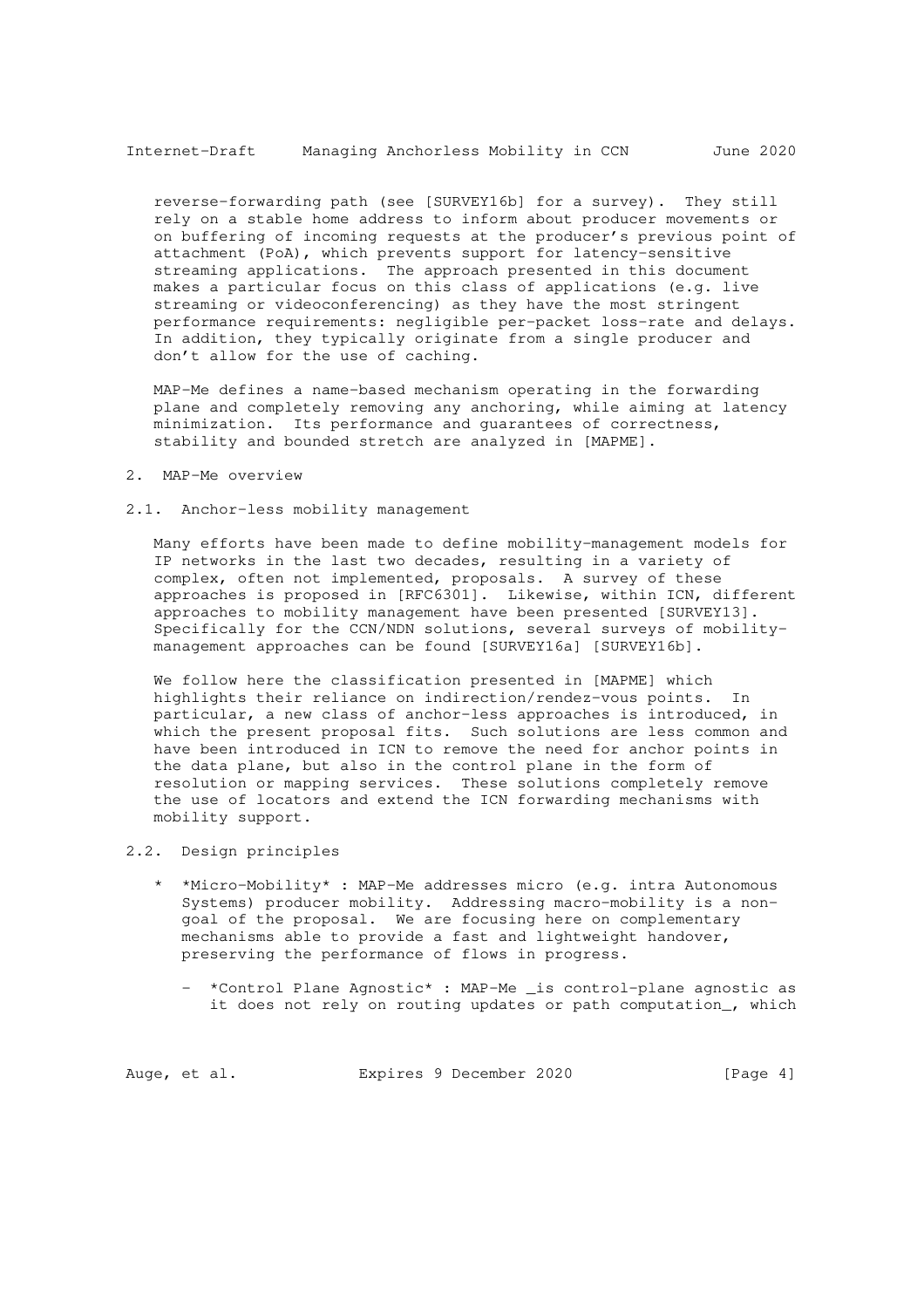would be too slow and too costly, but rather works at a faster timescale propagating forwarding updates on a single path. It also leverages real-time notifications left as breadcrumbs by the producer to enable live tracking of its content prefixes and avoid buffering at intermediate nodes. MAP-Me shares the use of data plane mechanisms for ensuring connectivity with [DATAPLANE] which was originally proposed for link failures. This enables the support of high-speed mobility and real-time group applications. In addition, MAP-Me mobility updates are issued at prefix granularity, rather than content or chunk/ packet granularity, to minimize signaling overhead and temporary state kept by in-network nodes, and scale to large and dynamic mobile networks.

- \* \*Access-agnostic\* : MAP-Me handles mobility at Layer 3 and is designed to be access-agnostic, to cope with highly heterogeneous wireless access and multi-homed/mobile users.
- \* \*Decentralized and localized\* : MAP-Me is designed to be fully \_decentralized\_, to enhance robustness w.r.t. centralized mobility management proposals subject to single point-of-passage problem. MAP-Me updates are \_localized\_ and affect a minimum number of routers at the edge of the network to restore connectivity. This effectively realizes traffic off-load close to the end-users.
- \* \*Transparent\* : MAP-Me does not involve any name nor modifications to basic request/reply operations to be compatible with standard CCN/NDN design and to avoid issues caused by name modifications like triangular routing, caching degradation, or security vulnerabilities. It does not require consumers or producers to be aware of the mobility of the remote endpoint, nor to perform any handover prediction.
- \* \*Robust\* : to network conditions (e.g. routing failure, wireless or congestion losses, and delays), by implementing hop-by-hop retransmissions of mobility updates.

# 2.3. MAP-Me protocols

 As a data plane protocol, MAP-Me handles producer mobility events by means of dynamic FIB updates with the objective of minimizing unreachability of the producer. It relies on the existence of a routing protocol responsible for creating/updating the FIB of all routers, possibly with multipath routes, and for managing network failures (eg. [NLSR]).

MAP-Me is composed of:

Auge, et al. Expires 9 December 2020 [Page 5]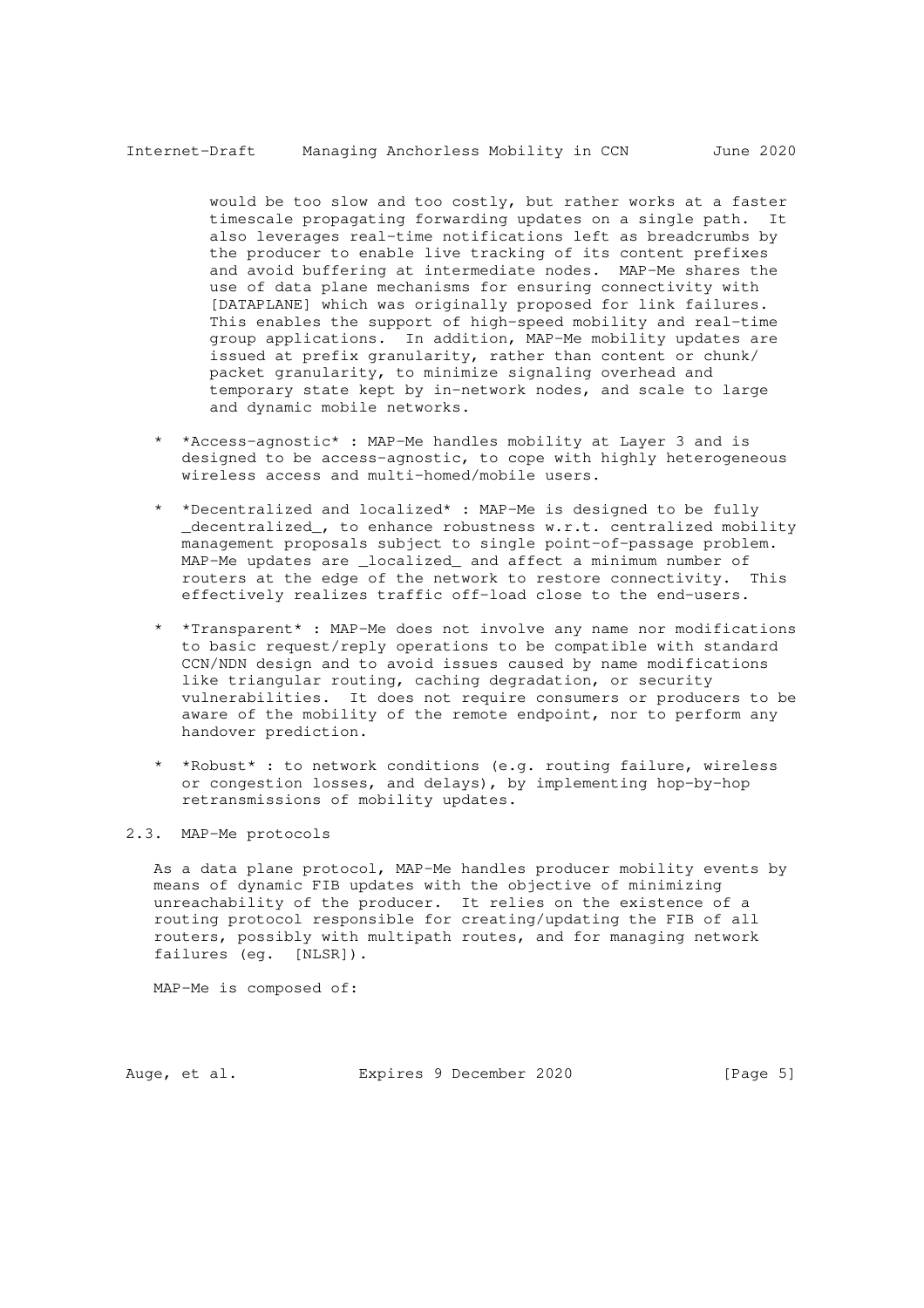- \* an Update protocol, detailed in Section 3, which is the central component of the proposal;
- \* a Notification/Discovery protocol, presented in Section 4, which is coupled with the Update protocol to enhance reactivity for realtime/latency-sensitive application, and reduce overhead during fast mobility events.
- 3. Update protocol
- 3.1. Rationale

 The rationale behind MAP-Me is that the producer announces its movements to the network for all served prefixes, by sending a special Interest packet - named Interest Update (IU) - to "itself" after it reattaches to the network. Such a message looks like a regular Interest packet named with the prefix advertised by the producer. As such, it is forwarded according to the information stored in the FIBs of traversed routers towards all previous locations of the producer known by router FIBs. A special flag carried in the header of the IU enables all routers on the path to identify the Interest as a mobility update and to process it accordingly to update their FIBs (a detailed description of the IU processing is provided in Section 5.3).

 The key aspect of the proposal is that it removes the need for a stable home address by directly leveraging name-based forwarding information created by CCN/NDN routing protocols, and eventually further updated due to mobility. FIB updates are triggered by the reception of mobility updates in a fully decentralized way and allow an on-the-fly modification to point to the latest known location of the producer.

# 3.2. Update propagation

 The role of the update process is to quickly restore global reachability of mobile prefixes with low signaling overhead, while introducing a bounded maximum path stretch (the ratio between the selected and the shortest path in terms of hops).

 Let us illustrate its behavior through an example where a single producer serving prefix /p moves from position P0 to P1 and so on. Figure 1 (a) shows the initial tree formed by the forwarding paths to the name prefix /p, and on which any IU initiated by the producer will propagate.

Auge, et al. Expires 9 December 2020 [Page 6]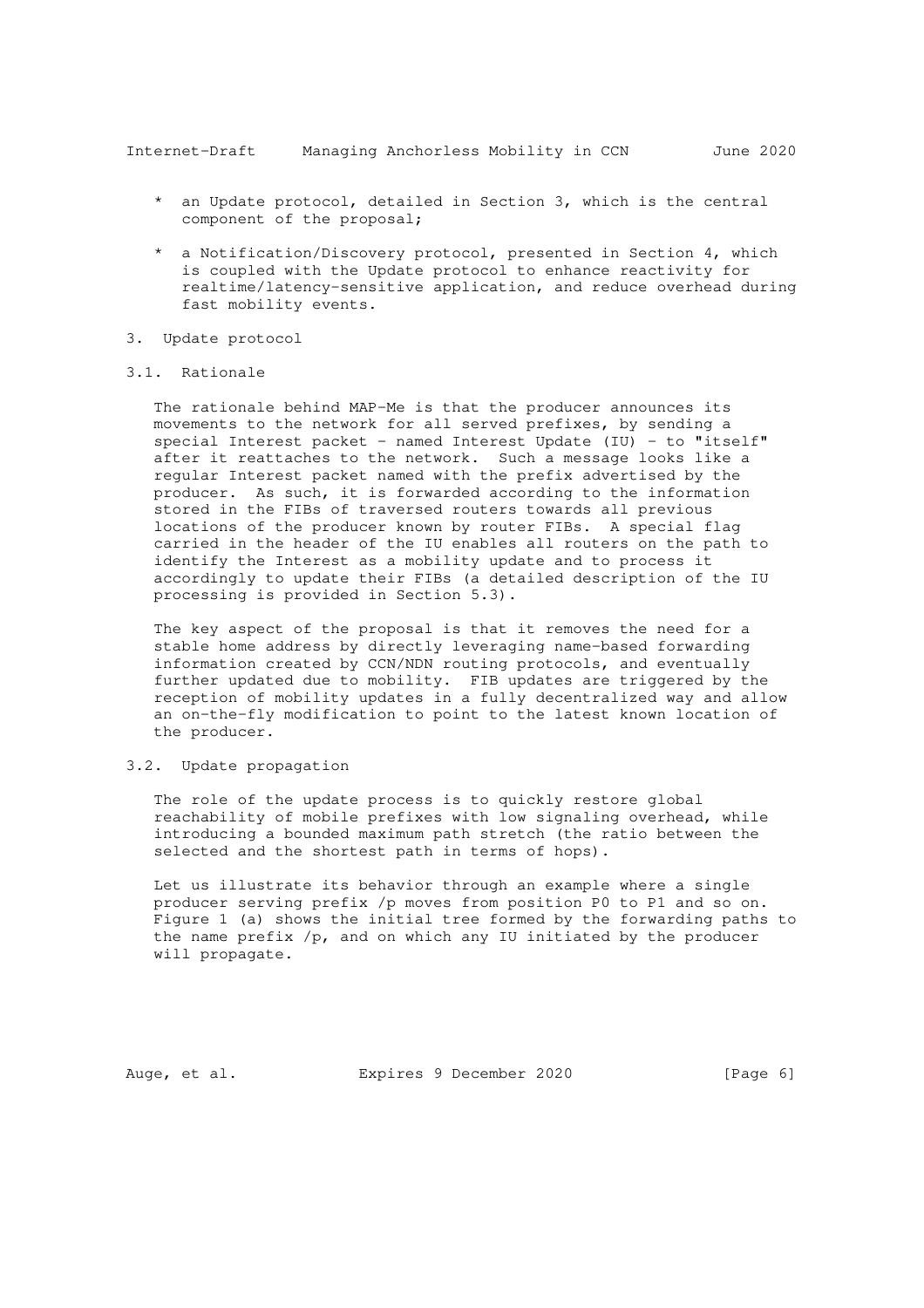

Figure 1: IU propagation example

Auge, et al. Expires 9 December 2020 [Page 7]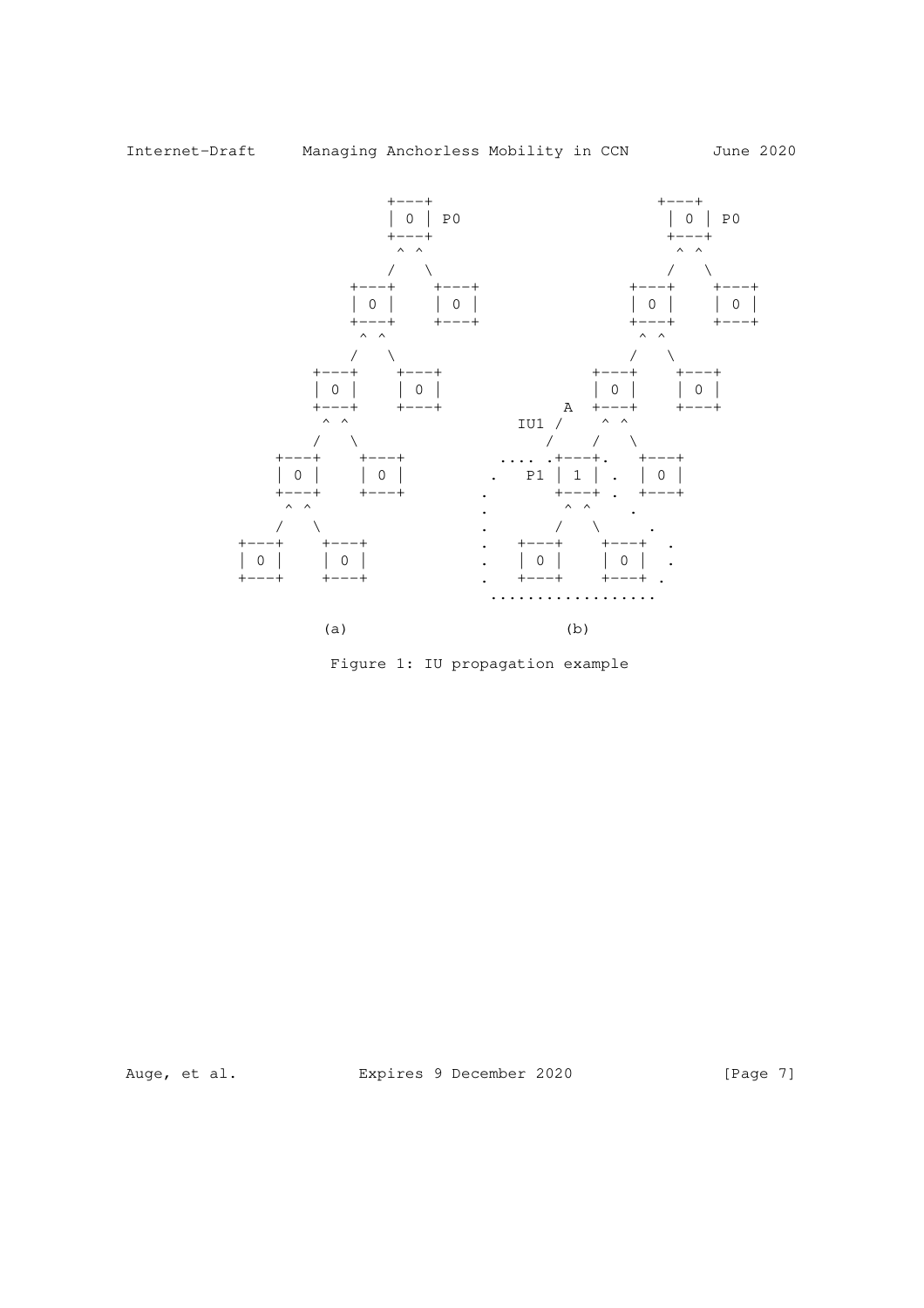

Figure 2: IU propagation example

Auge, et al. Expires 9 December 2020

[Page 8]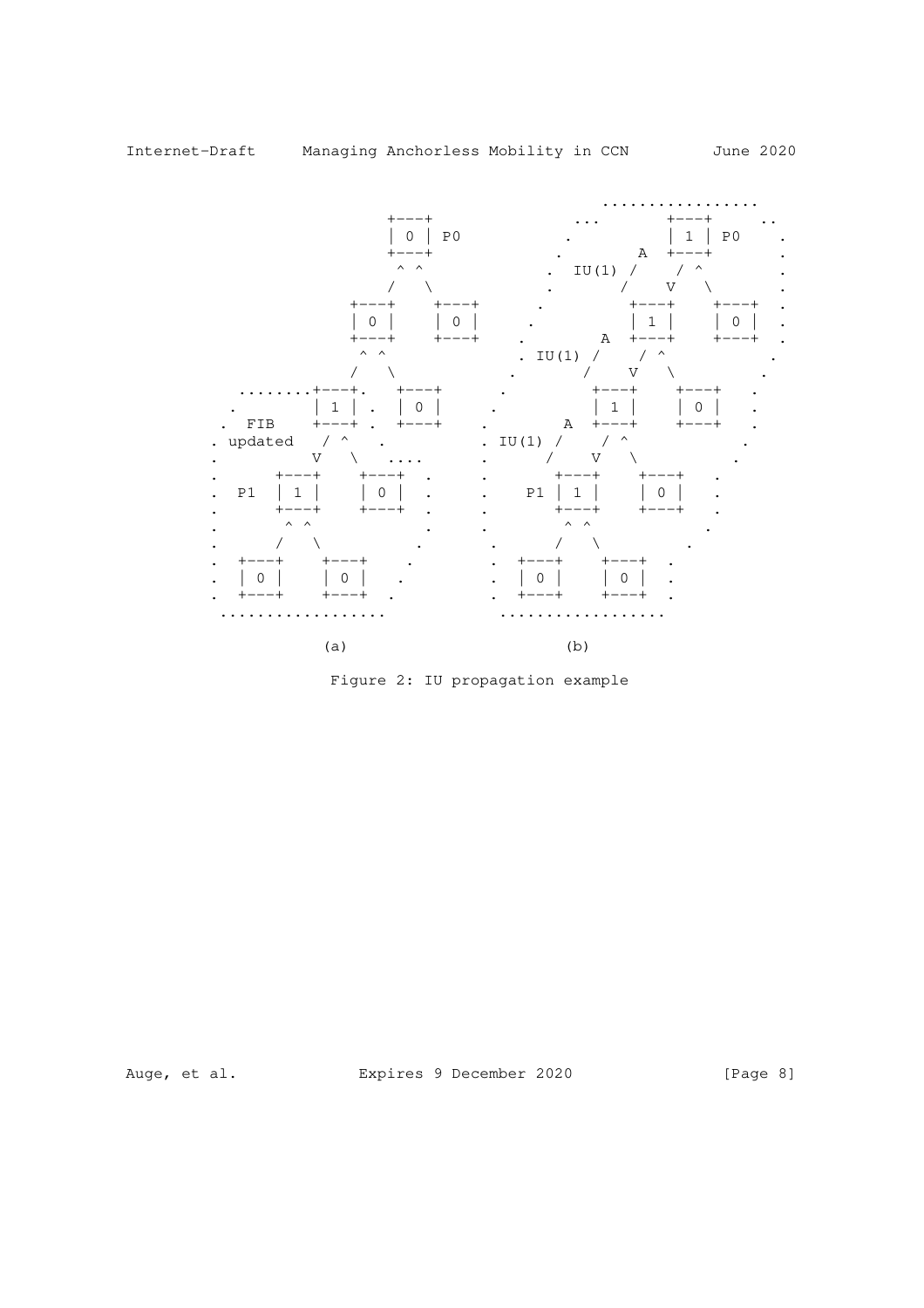

Figure 3: IU propagation example

 Network FIBs are assumed to be populated with routes towards P0 by a name-based routing protocol. After the relocation of the producer from P0 to P1, once the layer-2 attachment is completed, the producer issues an IU carrying the prefix /p and this is forwarded by the network toward P0 (in general, toward one of its previous locations according to the FIB state of traversed routers).

 Figure 1 (b) illustrates the propagation of the IU. As the IU progresses, FIBs at intermediate hops are updated with the ingress face of the IU (Figure 2 (a) and (b)). IU propagation stops when the IU reaches P0 and there is no next hop to forward it to. The result is that the original tree rooted in P0 becomes re-rooted in P1 (Figure 3). Looking at the different connected regions (represented with dotted lines), we see that IU propagation and consequent FIB updates have the effect of extending the newly connected subtree : at every step, an additional router and its predecessors are included in the connected subtree.

Auge, et al. Expires 9 December 2020 [Page 9]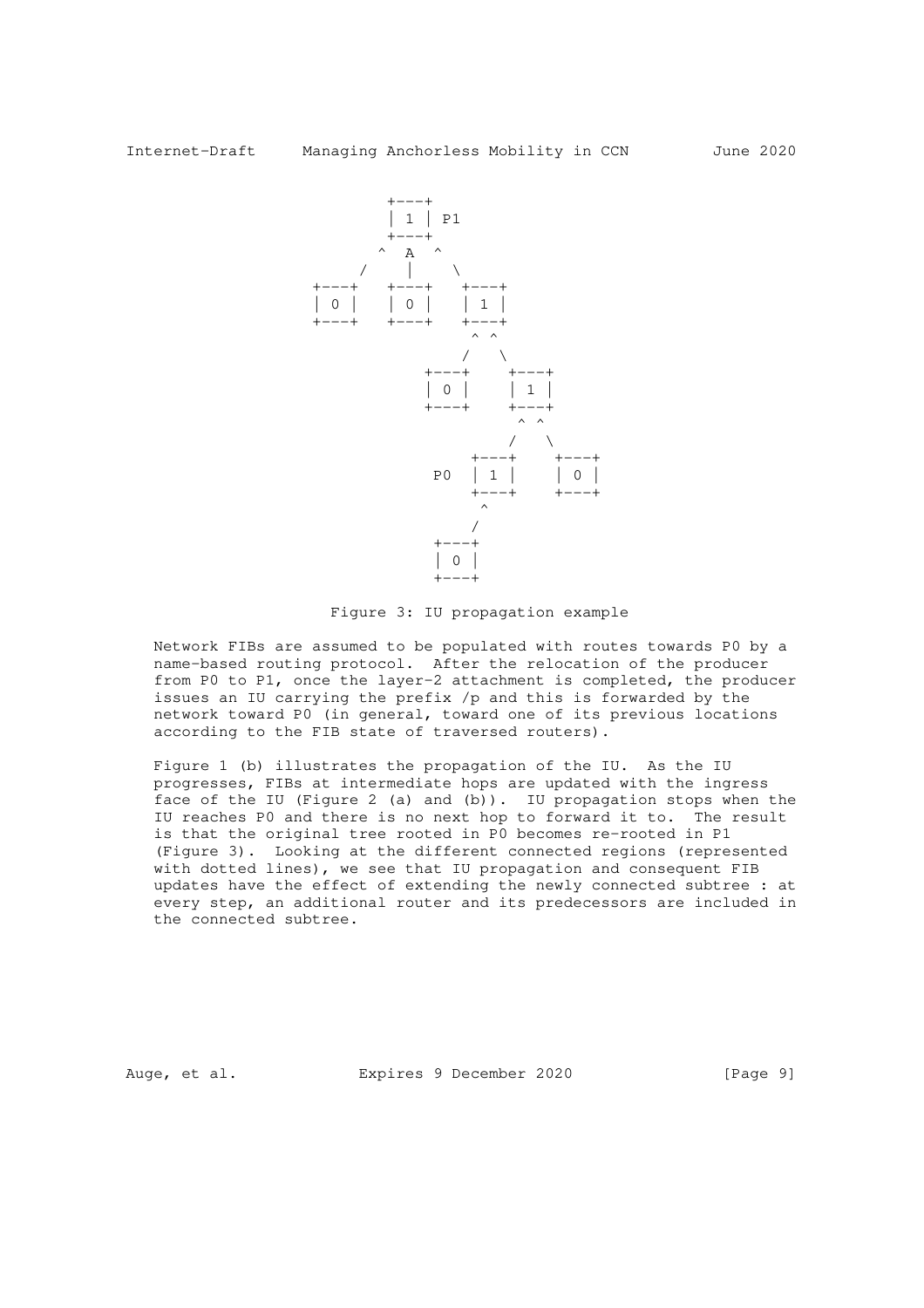# 3.3. Concurrent updates

 Frequent mobility of the producer may lead to the propagation of concurrent updates. To prevent inconsistencies in FIBs, MAP-Me maintains a sequence number at the producer end that is incremented at each handover and associated to all sent IU packets. Network routers also keep track of such sequence number in their FIBs to validate the relative freshness of received updates. The modification of FIB entries is only triggered when the received IU carries a higher sequence number than the locally stored one, while the reception of a less recent update triggers the transmission of a more up-to-date IU backwards in order to fix the not-yet-updated path.

 An example reconciliation of concurrent updates is illustrated in Figure 4 (a), when the producer has moved successively to P1 and then to P2 before the first update could complete.



Figure 4

Auge, et al. Expires 9 December 2020 [Page 10]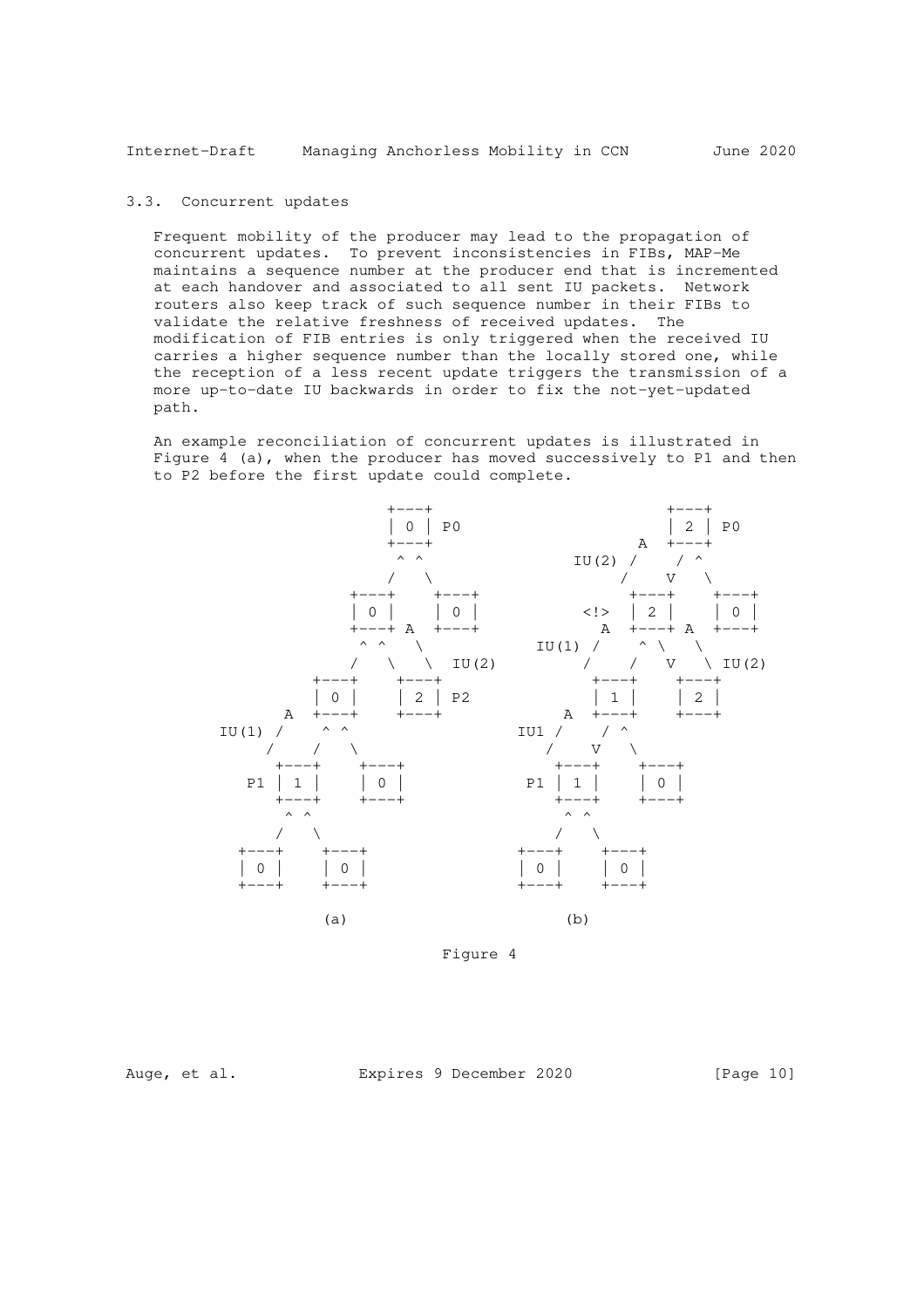

## Figure 5

 Both updates propagate concurrently until the one with sequence number 1 (IU(1)) crosses a router that has been updated with fresher information. In the example shown in Figure 4 (b), the junction router has already received an IU with higher sequence number (IU(2)). In this case, the router stops the propagation of IU(1) and sends back along its path a new IU with an updated sequence number (Figure 5 (a)). The update proceeds until the whole network has ultimately converged towards P2 (Figure 5 (b)).

 MAP-Me protocol reacts at a faster timescale than routing - allowing more frequent and numerous mobility events - and over a localized portion of the network edge between current and previous producer locations. This allows to minimize disconnectivity time and reduce link load, which are the main factors affecting user flow performance, as shown in [MAPME] evaluations.

Auge, et al. Expires 9 December 2020 [Page 11]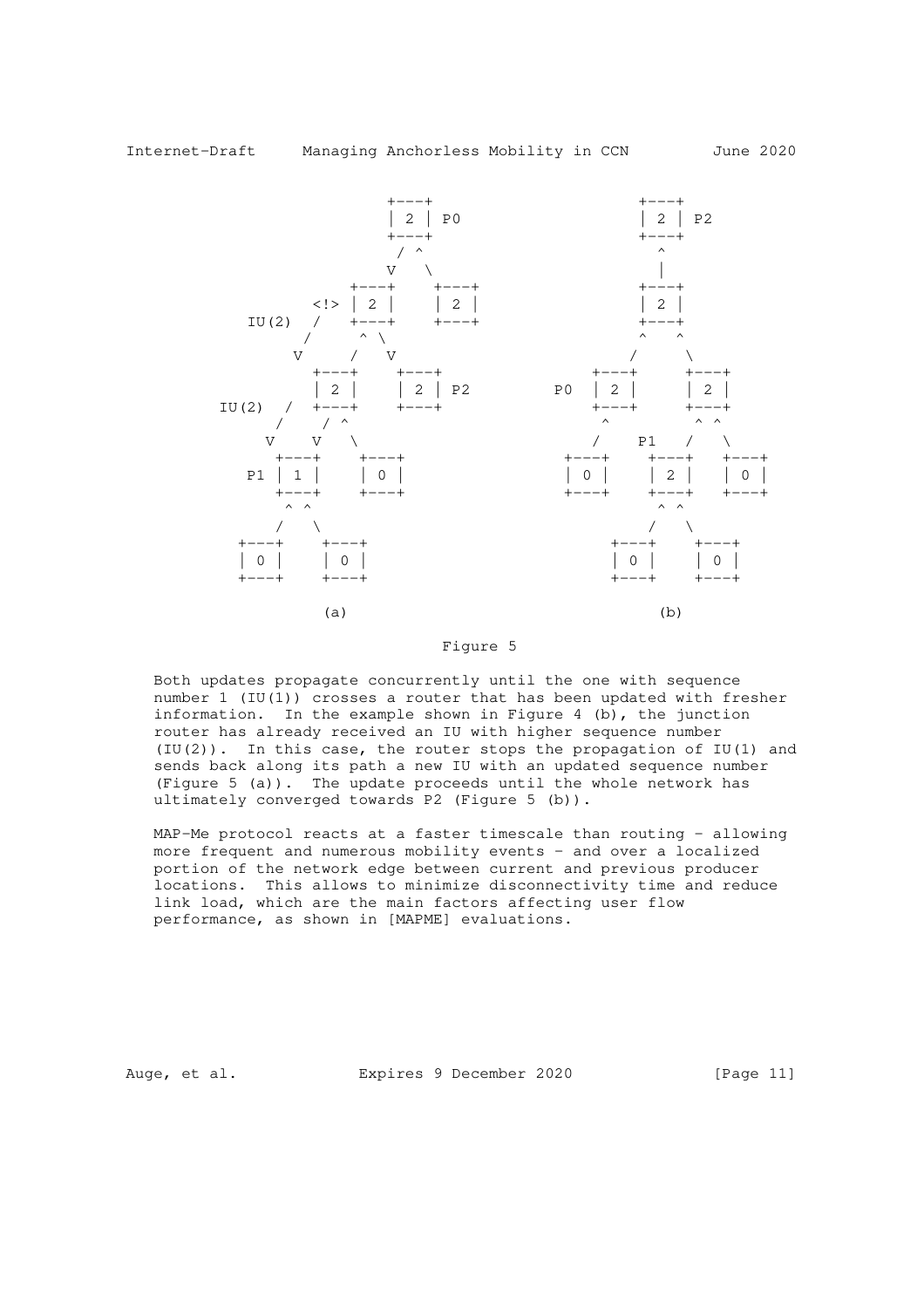# 4. Notification protocol and scoped discovery

 IU propagation in the data plane is designed to accelerate forwarding state re-convergence w.r.t. routing or resolution-based approaches operating at control plane, and w.r.t. anchor-based approaches requiring traffic tunneling through an anchor node. Still, network latency makes IU completion not instantaneous and before an update completes, it may happen that a portion of the traffic is forwarded to the previous PoA and dropped because of the absence of a valid output face leading to the producer.

 Previous work in the Anchor-Less category has suggested the buffering of Interests at previous producer location to prevent those losses. However, such a solution is not suitable for applications with stringent latency requirements (e.g. real-time) and may be incompatible with IU completion times. Moreover, the negative effects on latency performance might be further exacerbated by IU losses and consequent retransmissions in case of wireless medium. To alleviate such issues, we introduce two enhancements to the previously described behavior, namely (i) an "Interest Notification" mechanism for frequent, yet lightweight, signaling of producer movements to the network and (ii) a scoped "Producer Discovery" mechanism for consumer requests to proactively search for the producer's recently visited locations.

## 4.1. Interest Notification

 An Interest Notification (IN) is a breadcrumb left by producers at every encountered PoA. It looks like a normal Interest packet carrying a special identification flag and a sequence number, like IUs. Both IU and IN share the same sequence number (producers indistinctly increase it for every sent message) and follow the same FIB lookup and update processes. However, unlike IU packets, the trace left by INs at the first hop router does not propagate further. It is rather used by the discovery process to route consumer requests to the producer even before an update process is completed.

 It is worth observing that updates and notifications serve the same purpose of informing the network of a producer movement. The IU process restores connectivity and as such has higher latency/ signaling cost than the IN process, due to message propagation. The IN process provides information to track producer movements before update completion when coupled with a scoped discovery. The combination of both IU and IN allows to control the trade-off between protocol reactivity and stability of forwarding re-convergence.

Auge, et al. Expires 9 December 2020 [Page 12]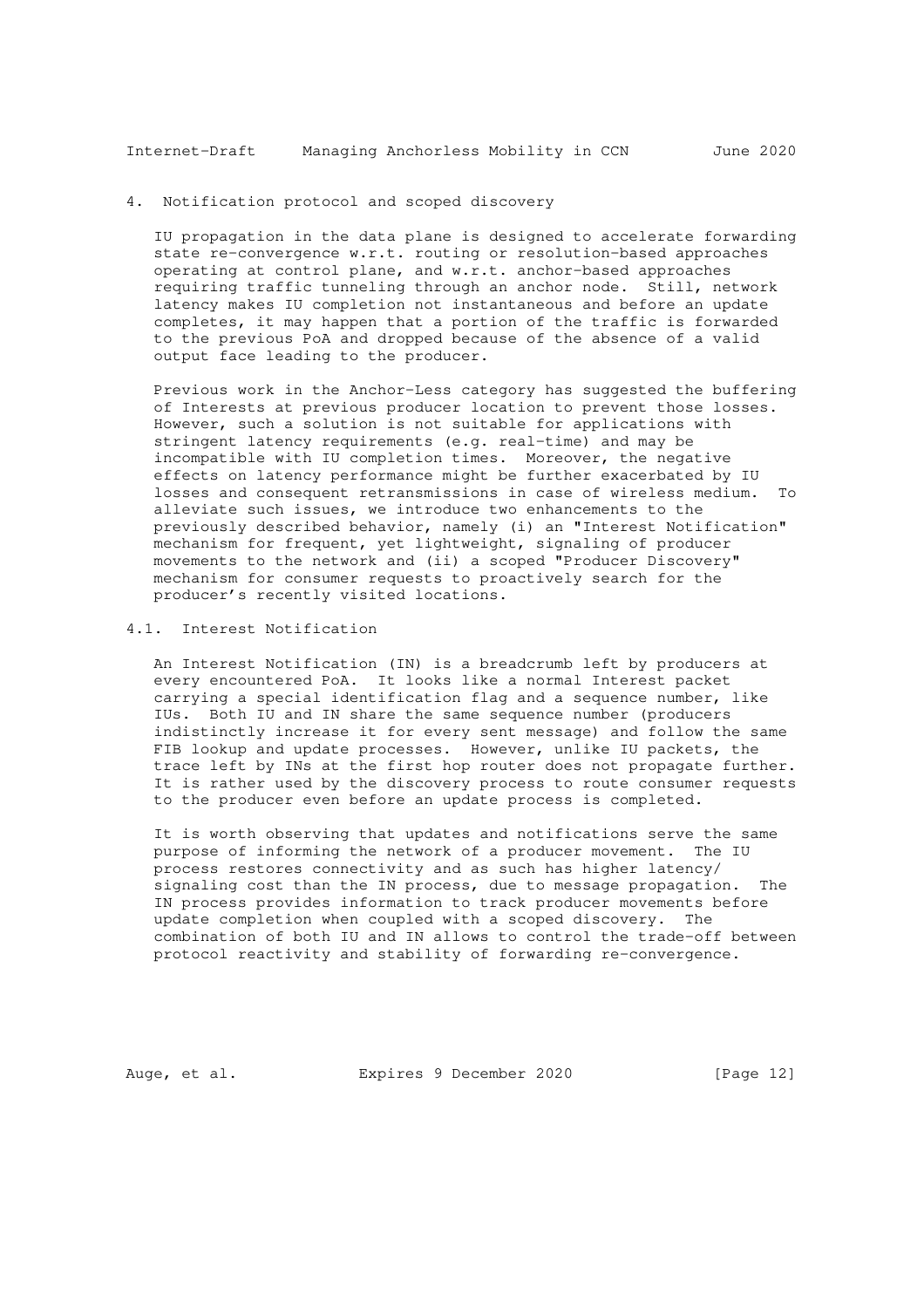Internet-Draft Managing Anchorless Mobility in CCN June 2020

### 4.2. Scoped discovery

 The extension of MAP-Me with notifications relies on a local discovery phase: when a consumer Interest reaches a PoA with no valid output face in the corresponding entry, the Interest is tagged with a "discovery" flag and labeled with the latest sequence number stored in FIB (to avoid loops). From that point on, it is broadcasted with hop limit equal to one to all neighbors and discarded unless it finds a breadcrumb left by the producer with a higher sequence number. The notifications can either allow to forward consumer Interests directly to the producer or give rise to a repeated broadcast in case of no valid output face. The latter is the case of a breadcrumb left by the producer with no associated forwarding information because the producer has already left that PoA as well. A detailed description of the process is reported in Section 5.3.

 The notification/discovery mechanism proves important to preserve the performance of flows in progress, especially when latency-sensitive.

#### 4.3. Full approach

 The full MAP-Me approach consists in the combination of Updates and Notifications through a heuristic allowing the producer or its PoA to select which type of packet to send. One such heuristic consist in sending a IN immediately after an attachment and a IU at most every Tu seconds, which allows to reduce signaling overhead during periods of high-mobility. The Tu parameter allows to tune the timescale at which Updates occur, and leads to a trade-off between signaling and discovery overhead [MAPME]. The definition of more advanced heuristics is out of scope for the present draft.

#### 5. Implementation

 In this section we describe the changes to a regular CCN/NDN architecture required to implement MAP-ME and detail the above described algorithms. This requires to specify a special Interest message, additional temporary information associated to the FIB entry and additional operations to update such entry.

## 5.1. MAP-Me messages

 MAP-Me signaling messages are carried within user plane as special Interest messages corresponding to "update" and "notification", and their corresponding acknowledgements.

Two new optional fields are introduced in a CCN/NDN Interest header:

Auge, et al. Expires 9 December 2020 [Page 13]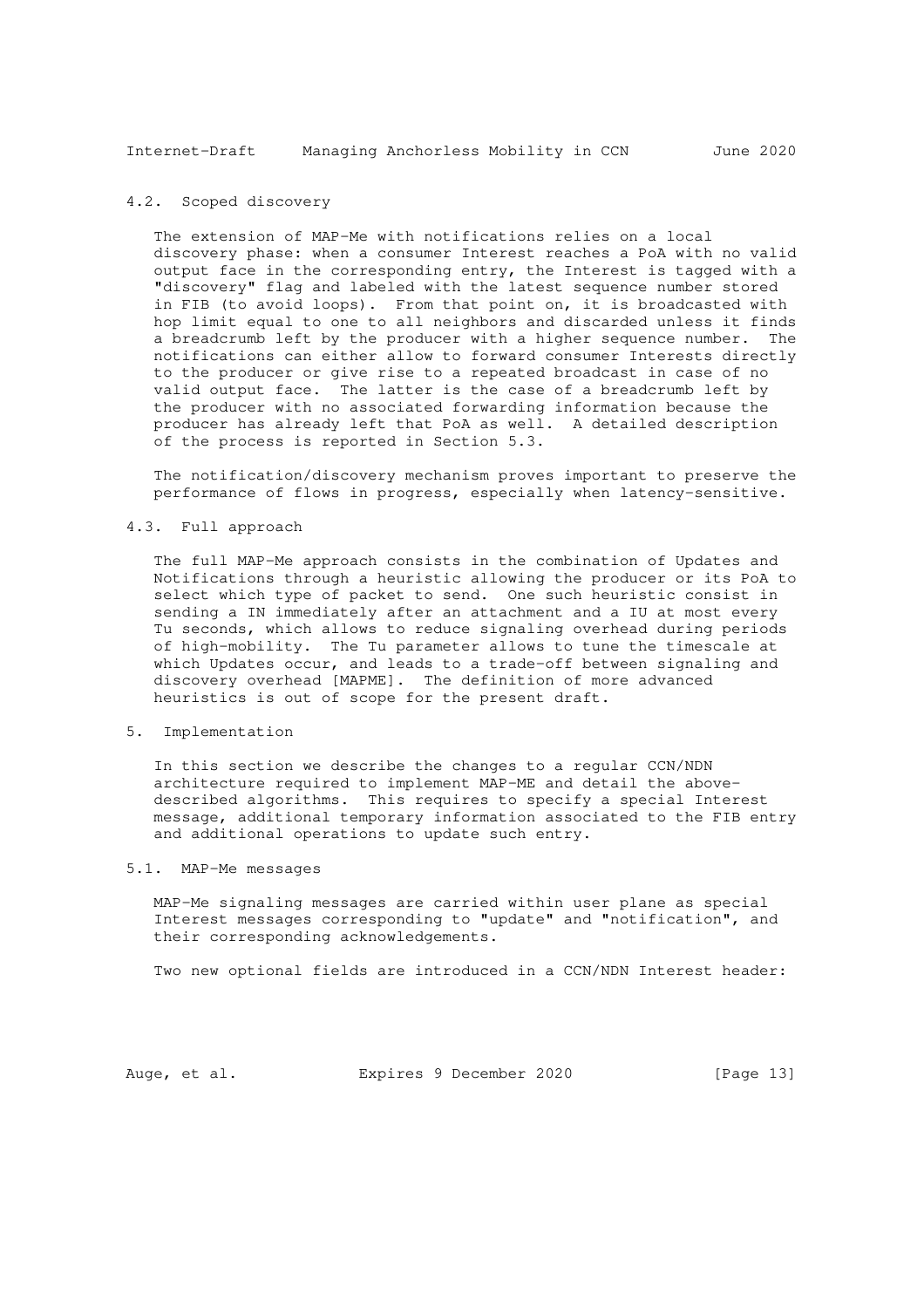- \* an "Interest Type" (T) used to specify one of the four types of messages: Interest Update (IU), Interest Notification (IN), and as well as their associated acknowledgment (Ack) messages (IU\_Ack and IN\_Ack). Those flags are recognized by the forwarding pipeline to trigger special treatment;
	- \* a "sequence number" to handle concurrent updates and prevent forwarding loops during signaling, and to control discovery Interests' propagation;
- 5.2. Data structures and temporary state

 FIB entries are augmented with information required for mobility management, that we denote as Transient FIB buffer, or simply TFIB, and sketch in Figure 6:

- \* a "sequence number" which is incremented upon reception of IU/IN messages. It can be assumed this counter is set to 0 by the routing protocol.
- \* a list of so-called "previous next hop(s)" (further denoted as PrevHops), similar to the list of NextHops in the original FIB, which temporarily stores information about faces that were previously next hops, and should still be memorized to allow for retransmissions and thus ensure the consistency of MAP-Me operations. They typically correspond to nodes for which an IU has been sent, but no acknowledgement (ACK) has yet been received (upon which they are cleared). In case of notifications, no ACK is expected, and those entries serve as a memory of the former tree structure that will be restored upon producer departure. We flag those entries with a boolean marker indicating if they correspond to an IU (and thus should be monitored for retransmissions) or an IN (in which case they just serve as memory for further use).

|  | IU (IN) input face(s) | IU (IN) output face                                        |
|--|-----------------------|------------------------------------------------------------|
|  |                       | /prefix   { next hop(s) }   seq   { previous next hop(s) } |
|  |                       |                                                            |
|  | original FIB          | TFIB section                                               |

Figure 6: MAP-Me FIB/TFIB description

5.3. Algorithm description

Auge, et al. Expires 9 December 2020 [Page 14]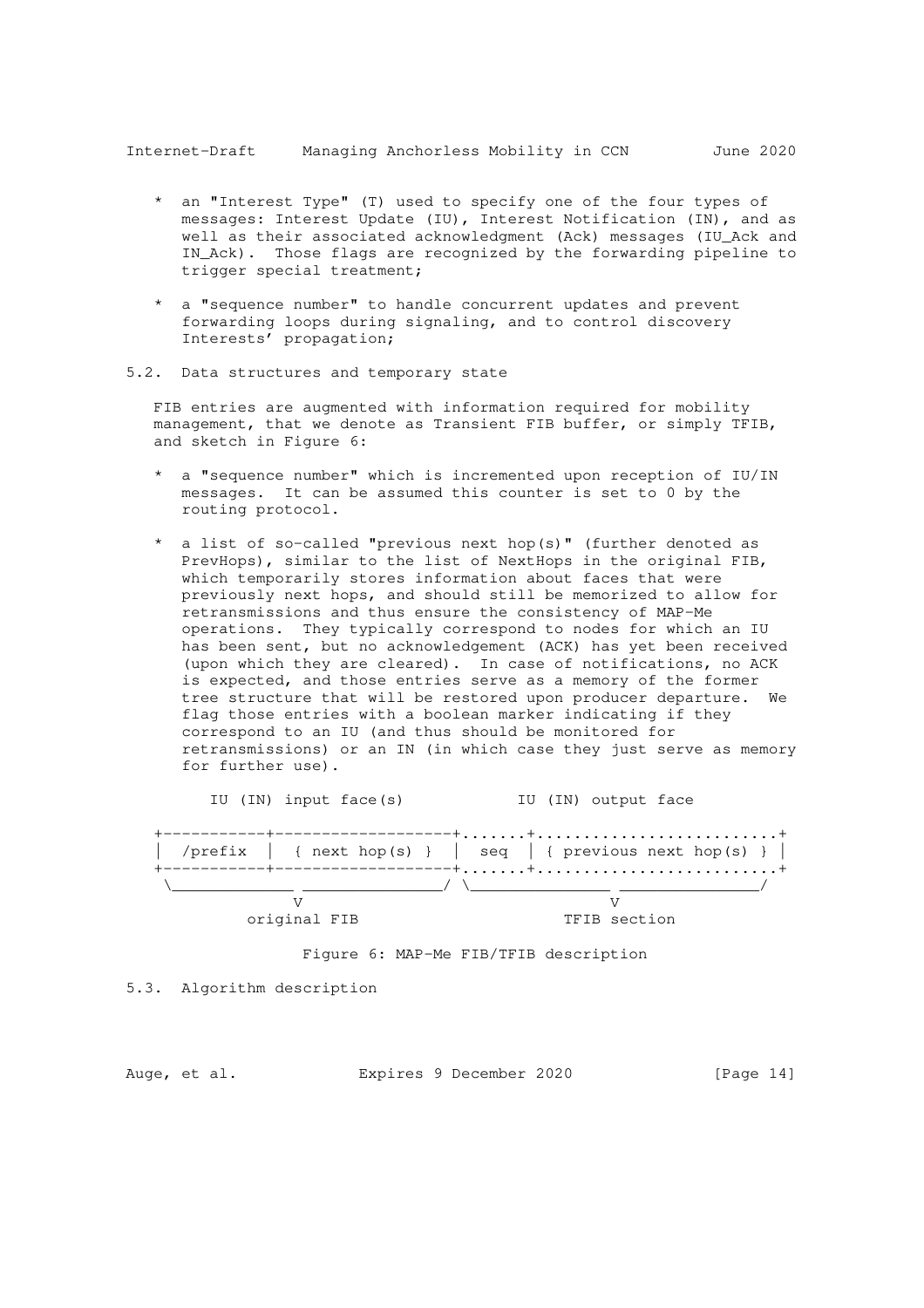5.3.1. Producer attachment and face creation

 MAP-Me operations are triggered by a change of adjacencies in the network, reflected in the forwarder by the creation or removal of a face. This can be for instance the layer 2 detachment and attachment following a mobility/handover event, but also any other mechanism such as point-to-point IP link or UDP tunnel for instance, as allowed by the forwarder implementation.

 One realization of this architecture is to delegate face management to a third party agent, keeping the ICN forwarder state synchronized with the underlying topology, and having MAP-Me only react to changes in the face table.

5.3.2. IU/IN transmission at producer

 The creation of a new face on the producer triggers the increase of MAP-Me sequence number and the transmission for every locally served prefix, of an IU or IN carrying the updated sequence number.

5.3.3. IU/IN transmission at network routers

 At the reception of IU/IN packets, each router performs a name-based Longest Prefix Match lookup in FIB to compare sequence number from IU/IN and from FIB. According to that comparison:

- if the IU/IN packet carries a higher sequence number, the existing next hops associated to the lower sequence number in FIB are used to forward further the IU (INs are not propagated) and temporarily copied into TFIB to avoid loss of such information before completion of the IU/IN acknowledgement process. The ingress face of the IU/IN is then added to FIB to route consumer requests to the latest known location of the producer.
- If the IU/IN packet carries the same sequence number as in the FIB, the originating face of the IU/IN is added to the existing ones in FIB without additional packet processing or propagation. This may occur in presence of multiple forwarding paths.
- If the IU/IN packet carries a lower sequence number than the one in the FIB, FIB entry is not updated as it already stores 'fresher information'. To advertise the latest update through the path followed by the IU/IN packet, this one is re-sent through the originating face after having updated its sequence number with the value stored in FIB.

 The operations in the forwarding pipeline for IU/IN processing are reported in Figure 7, where we make use of the following primitives:

| Auge, et al. | Expires 9 December 2020 | [Page 15] |
|--------------|-------------------------|-----------|
|--------------|-------------------------|-----------|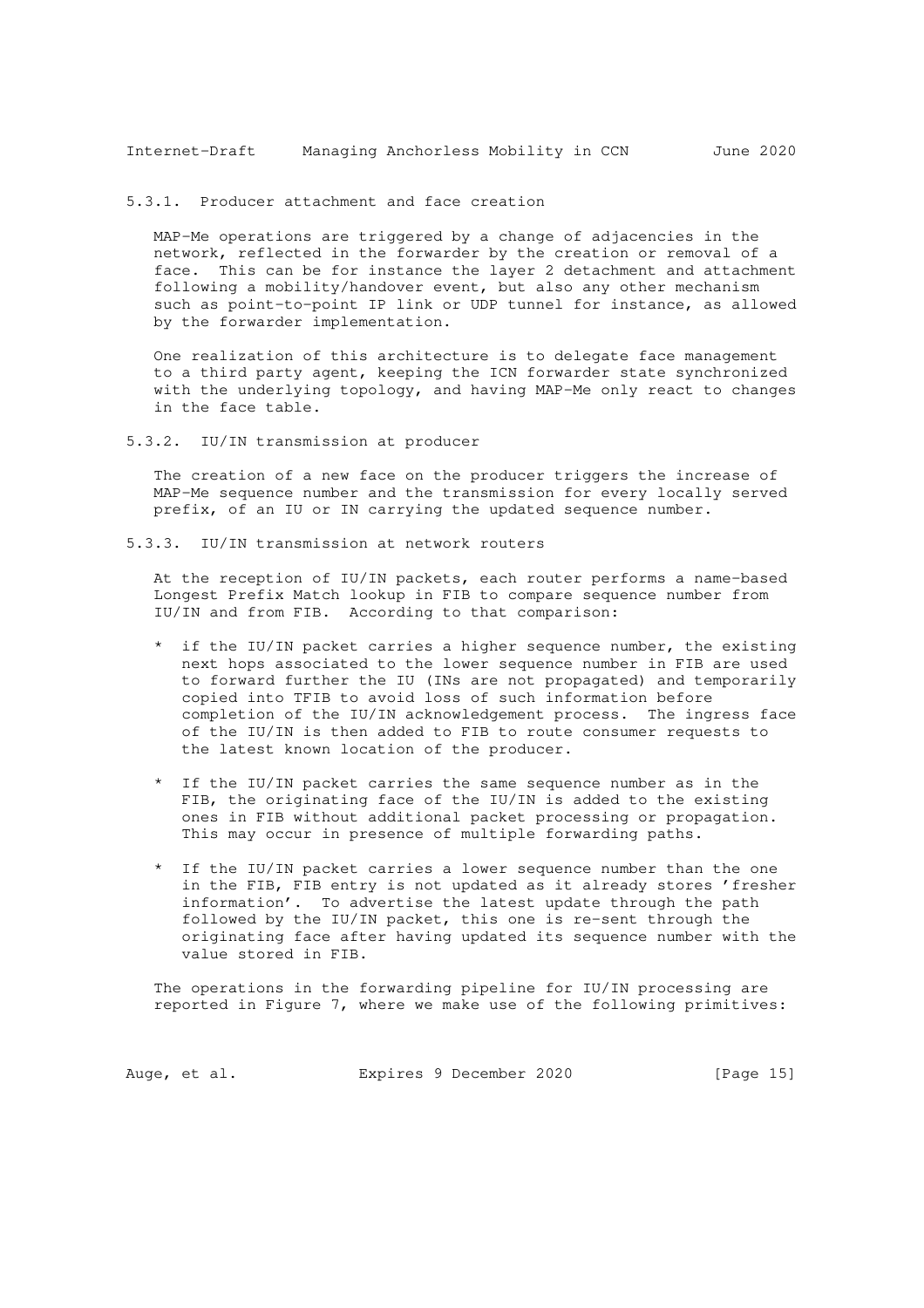- Send(Interest, Face) is used to send the specified Interest on the specified Face. - ProcessTFIB() sends an IU for all flagged entries in the TFIB, using the latest sequence number stored in the FIB entry, and schedule the entry to be checked for retransmissions.

```
 | Alg. 1:ForwardSpecialInterest(SpecialInterest SI,IngressFace F)
 | CheckValidity()
  | // Acknowledge reception
s \leftarrow e.seq
  | e.seq <- SI.seq
  | Send(IU_Ack(e.seq), F)
 flag \leftarrow (SI.type == IU)
// Retrieve the FIB entry associated to the prefix
  | e <- FIB.LongestPrefixMatch(SI.name)
 if SI \text{ .}seq \geq e \text{ .}seq then
     //Process special interest
     e. TFIB = e.TFIB \ { F }
     if SI \text{ .}seq > s then
        e.TFIB = e.TFIB U { (f, flag) | f in (e.NextHops \ F) }
         ProcessTFIB()
         e.NextHops = \{\}e.NextHops = e.NextHops U { F }eRe. // Send updated IU backwards
  | . SI.seq = e.seq
 \therefore e.TFIB = e.TFIB U { (F, flag) }
    | . ProcessTFIB()
```
Figure 7

```
5.3.4. Reliable transmission
```
|| || || || || ||

 MAP-Me ensure the reliable delivery of signaling messages thanks to a retransmission timer which reissue Interest Updates (eventually carrying updated sequence number as found in the FIB), if no corresponding ACK has been received in a predefined interval, and whose sequence number has to match the one stored in the FIB.

 A slotted implementation of such scheme is possible by using a single timer, and keeping a list of FIB entries that require to be checked for pending retransmissions in the next slot. Upon timer expiration, if all required ACKs have been received, the TFIB will be empty and the entry does not have to be tracked anymore. Otherwise, necessary retransmissions are performed and the entry will be checked again in the next slot. When no entry has to be monitored, the process can sleep until the next mobility event.

Auge, et al. Expires 9 December 2020 [Page 16]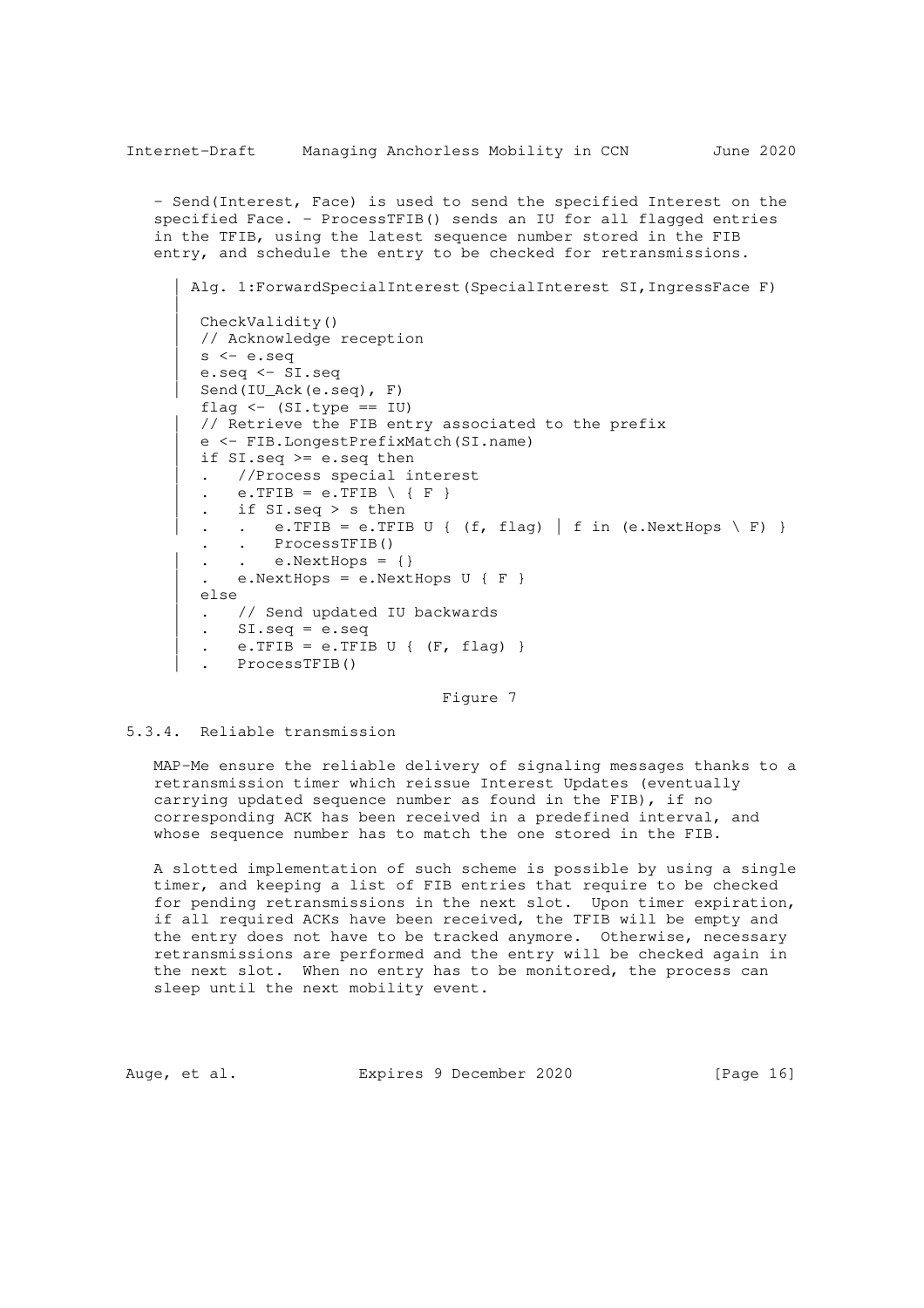|| || || || ||

5.3.5. Consumer request forwarding in case of producer discovery

 The forwarding of regular Interests is mostly unaffected in MAP-Me, except in the case of discovery Interests that we detail in Figure 8. The function SendToNeighbors(I) is responsible for broadcasting the Interest I to all neighboring PoAs.

```
Alg. 2: InterestForward(Interest I, Origin face F)
  | // Regular PIT and CS lookup
  | e <- FIB.LongestPrefixMatch(I.name)
 if e = 0 then
     | . return
 if I.\text{seq} = 0 then
    // Reqular interest
     if hasValidFace(e.NextHops) or DiscoveryDisabled then
     . ForwardingStrategy.process(I, e)
     else
         // Enter discovery mode
          | . . I.seq <- e.seq
         SendToNeighbors(I)
 else
    // Discovery interest: forward if producer is connnected
    if hasProducerFace(e.NextHops) then
 . . ForwardingStrategy.process(I, e)
 . // Otherwise iterate iif higher seq and breadcrumb
 . else if e.seq >= I.seq and \
            EXISTS f \mid (f \rightarrow NULL) in e.TFIB then
  | . . I.seq <- e.seq
     . SendToNeighbors(I)
```
Figure 8

 When an Interest arrives to a PoA which has no valid next hop for it (because the producer left and the face got destroyed), it enters a discovery phase where the Interest is flagged as a Discovery Interest and with the local sequence number, then broadcasted to neighboring PoAs.

 Upon reception of a Discovery Interest, the PoA forwards it directly to the producer if still attached, otherwise it repeats the one-hop brodcast discovery to neighboring PoAs if it stores a recent notification of the producer presence, i.e. an entry in TFIB having higher sequence number than the one in the Discovery Interest. Otherwise, the Discovery Interest is discarded.

 It is worth observing that the discovery process is initiated only in the case of no valid next hop, and not every time a notification is

Auge, et al. Expires 9 December 2020 [Page 17]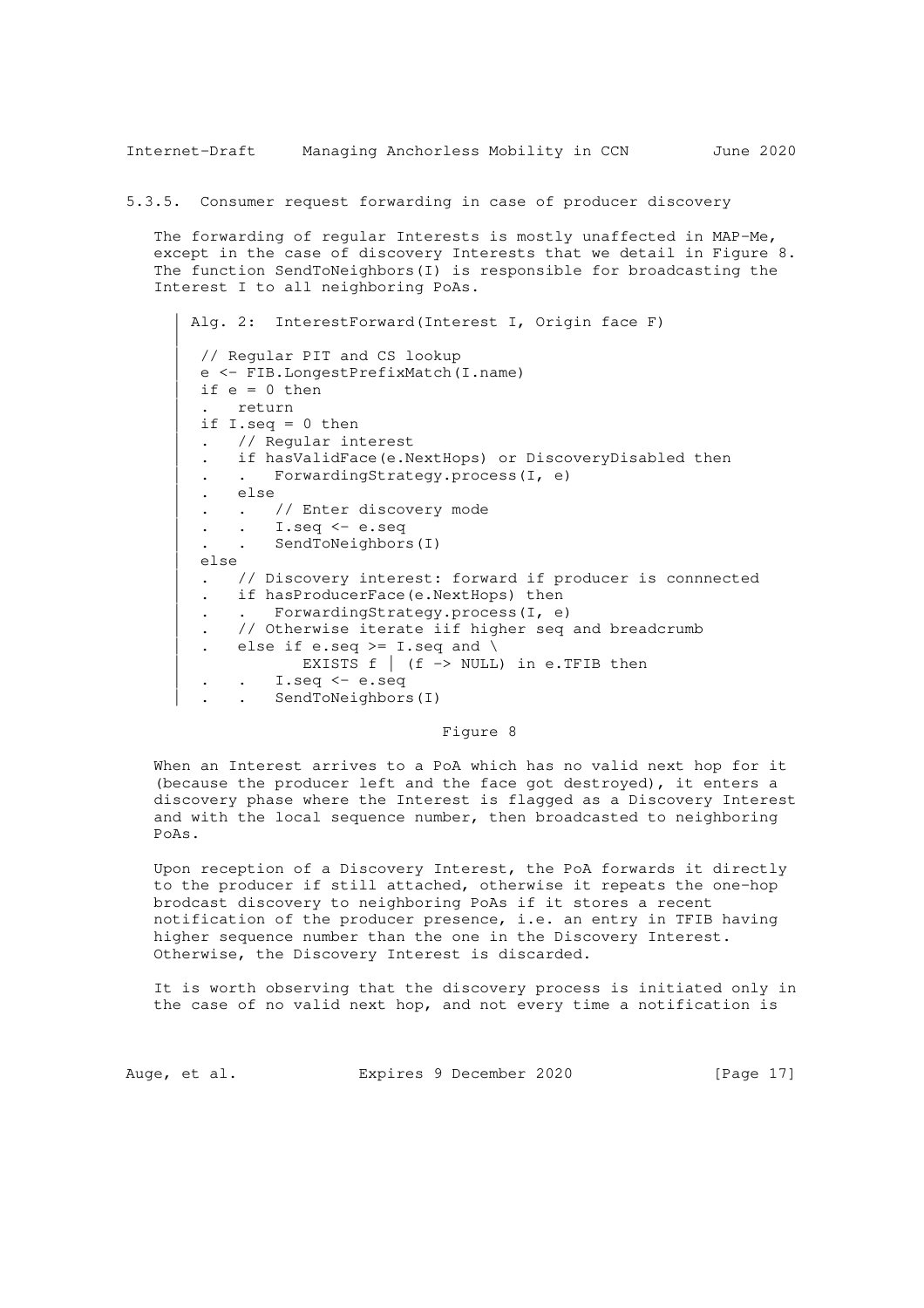found in a router. This is important to guarantee that the notification/discovery process does not affect IU propagation and completion.

5.3.6. Producer departure and face destruction

 Upon producer departures from a PoA, the corresponding face is destroyed. If this leads to the removal of the last next hop, then faces in TFIB corresponding to IN are restored as next hops in the FIB so as to preserve the original forwarding tree and thus global connectivity.

6. Security considerations

 All mobility management protocols share the same critical need for securing their control messages which have a direct impact on the forwarding of users' traffic. [SEC] reviews standard approaches from the literature and proposes a fast, lightweight and decentralized approach based on hash chains that can be applied to MAP-Me and fits its design principles.

7. Acknowledgements

 The authors would like to thank Giulio Grassi (UPMC/UCLA), Giovanni Pau (UPMC/UCLA) and Xuan Zeng (UPMC/SystemX) for their contribution to the work that has led to this document.

8. IANA Considerations

This memo includes no request to IANA.

- 9. References
- 9.1. Normative References

 [RFC6301] Zhu, Z., Wakikawa, R., and L. Zhang, "A Survey of Mobility Support in the Internet", RFC 6301, DOI 10.17487/RFC6301, July 2011, <https://www.rfc-editor.org/info/rfc6301>.

9.2. Informative References

[DATAPLANE]

 J, ., A, ., A, ., B, ., M, ., and . S, "Ensuring connectivity via data plane mechanisms.", 2013.

 [MAPME] Auge, J., Carofiglio, G., Grassi, G., Muscariello, L., Pau, G., and X. Zeng, "MAP-Me: Managing Anchor-Less Producer Mobility in Content-Centric Networks",

Auge, et al. Expires 9 December 2020 [Page 18]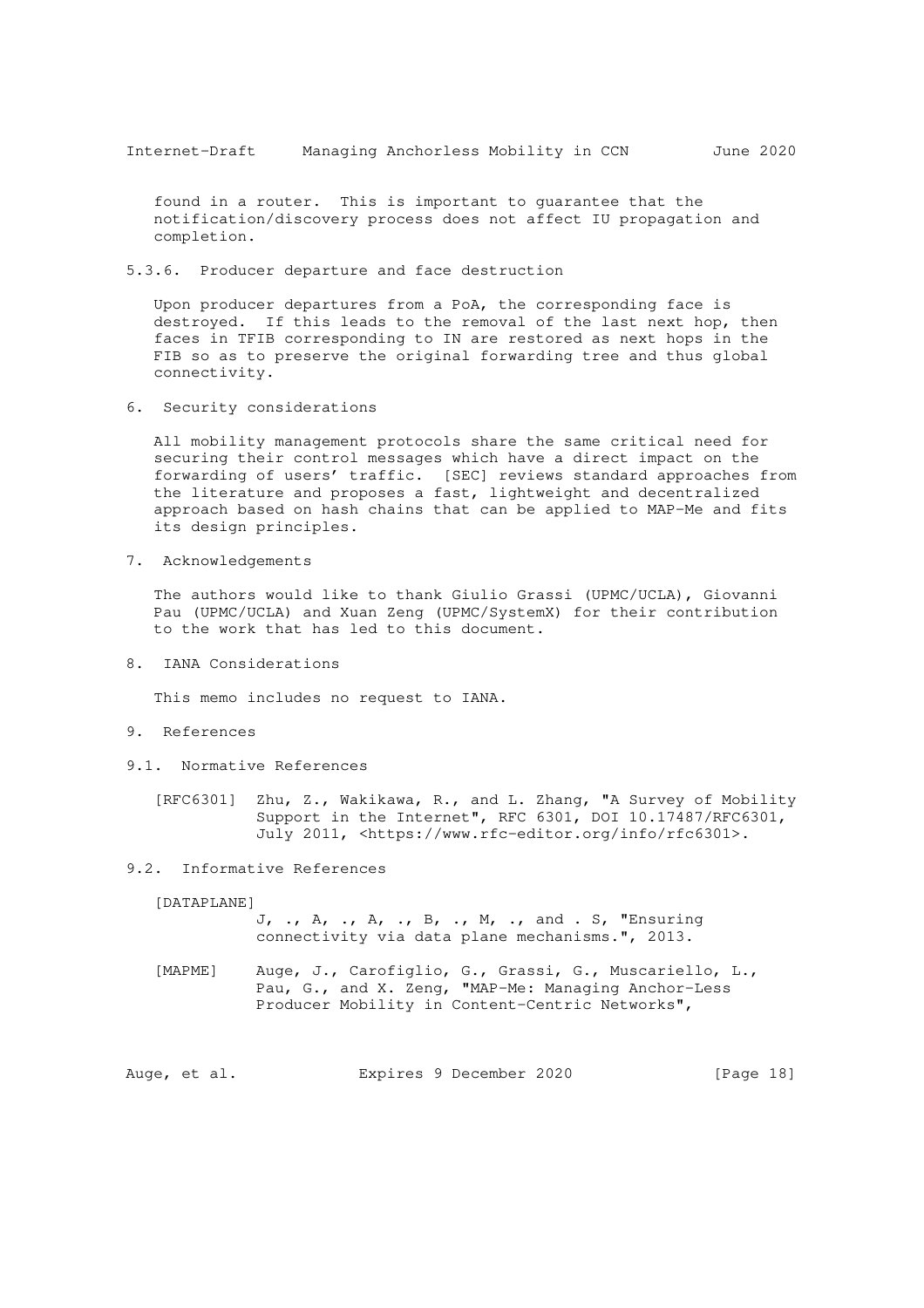DOI 10.1109/tnsm.2018.2796720, IEEE Transactions on Network and Service Management Vol. 15, pp. 596-610, June 2018, <https://doi.org/10.1109/tnsm.2018.2796720>.

- [NLSR] Hoque, A., Amin, S., Alyyan, A., Zhang, B., Zhang, L., and L. Wang, "NISR", DOI 10.1145/2491224.2491231, Proceedings of the 3rd ACM SIGCOMM workshop on Information-centric networking - ICN '13, 2013, <https://doi.org/10.1145/2491224.2491231>.
- [SEC] Compagno, A., Zeng, X., Muscariello, L., Carofiglio, G., and J. Augé, "Secure producer mobility in information centric network", DOI 10.1145/3125719.3125725, Proceedings of the 4th ACM Conference on Information- Centric Networking, September 2017, <https://doi.org/10.1145/3125719.3125725>.
- [SURVEY12] Ahlgren, B., Dannewitz, C., Imbrenda, C., Kutscher, D., and B. Ohlman, "A survey of information-centric networking", DOI 10.1109/mcom.2012.6231276, IEEE Communications Magazine Vol. 50, pp. 26-36, July 2012, <https://doi.org/10.1109/mcom.2012.6231276>.
- [SURVEY13] Tyson, G., Sastry, N., Rimac, I., Cuevas, R., and A. Mauthe, "A survey of mobility in information-centric networks", DOI 10.1145/2248361.2248363, Proceedings of the 1st ACM workshop on Emerging Name-Oriented Mobile Networking Design - Architecture, Algorithms, and Applications - NoM '12, 2012, <https://doi.org/10.1145/2248361.2248363>.
- [SURVEY14] Xylomenos, G., Ververidis, C., Siris, V., Fotiou, N., Tsilopoulos, C., Vasilakos, X., Katsaros, K., and G. Polyzos, "A Survey of Information-Centric Networking Research", DOI 10.1109/surv.2013.070813.00063, IEEE Communications Surveys & Tutorials Vol. 16, pp. 1024-1049, 2014, <https://doi.org/10.1109/surv.2013.070813.00063>.

[SURVEY16a]

 Feng, B., Zhou, H., and Q. Xu, "Mobility support in Named Data Networking: a survey", DOI 10.1186/s13638-016-0715-0, EURASIP Journal on Wireless Communications and Networking Vol. 2016, September 2016, <https://doi.org/10.1186/s13638-016-0715-0>.

#### [SURVEY16b]

 Zhang, Y., Afanasyev, A., Burke, J., and L. Zhang, "A survey of mobility support in Named Data Networking",

Auge, et al. Expires 9 December 2020 [Page 19]